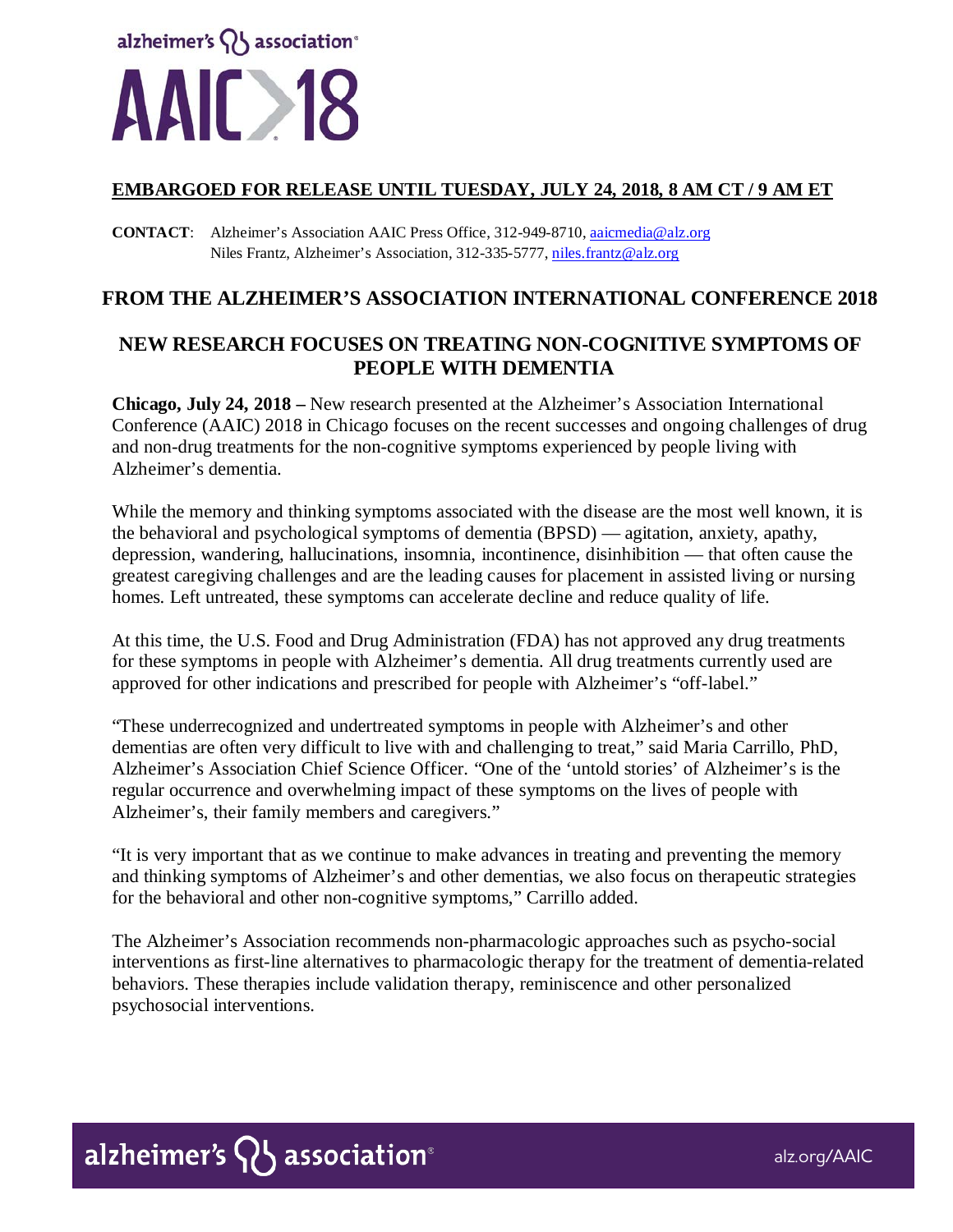For example:

- Validate that the person seems to be upset over something.
- Separate the person from what seems to be upsetting.
- Engage in regular physical activity to potentially reduce irritability and aggressive behavior.
- Assess for the presence of pain, constipation or another physical problem.

Psychotropic medications (antipsychotics, antidepressants, anticonvulsants and others) may need to be considered when the dementia-related behavior has not responded to non-pharmacologic approaches, especially if it is causing physical or emotional harm to the person with dementia or caregiver(s), however they must be used with extreme care, and must be regularly evaluated to determine the appropriate time of cessation. The FDA found that using antipsychotics to treat dementia-related behaviors in elderly persons with dementia was associated with increased mortality.

## **Synthetic Cannabinoid Treatment Shows Improvement in Agitation in People with Alzheimer's**

Results of a randomized, double-blind clinical trial suggest that nabilone — a synthetic cannabinoid — may be effective in treating agitation in people with Alzheimer's disease. "Agitation, including verbal or physical outbursts, general emotional distress, restlessness, pacing, is one of the most common behavioral changes associated with Alzheimer's as it progresses, and can be a significant cause of caregiver stress," said Krista L. Lanctôt, PhD, Senior Scientist at Sunnybrook Health Sciences Centre and Professor of Psychiatry and Pharmacology/Toxicology at the University of Toronto.

Lanctôt and colleagues investigated the potential benefits of nabilone for adults with moderate to severe Alzheimer's dementia with clinically significant agitation. Over the 14-week trial duration, 39 participants (77 percent male, average age 87) received nabilone in capsule form (mean therapeutic dose=1.6 +/- .5 mg) for six weeks, followed by six weeks of placebo, with one week between each treatment period. In addition to measuring agitation, the researchers assessed overall behavioral symptoms, memory, physical changes and safety. They found that:

- Agitation improved significantly in those taking nabilone, compared to placebo, as measured by the Cohen-Mansfield Agitation Inventory (p=0.003).
- Nabilone also significantly improved overall behavioral symptoms, compared to placebo, as measured by the Neuropsychiatric Inventory (p=0.004).

The researchers also observed small benefits in cognition and nutrition during the study. More people in the study experienced sedation on nabilone (45 percent) compared to placebo (16 percent).

"Currently prescribed treatments for agitation in Alzheimer's do not work in everybody, and when they do work the effect is small and they increase risk of harmful side effects, including increased risk of death. As a result, there is an urgent need for safer medication options," said Lanctôt. "These findings suggest that nabilone may be an effective treatment for agitation; however, the risk of sedation must be carefully monitored. A larger clinical trial would allow us to confirm our findings regarding how effective and safe nabilone is in the treatment of agitation for Alzheimer's."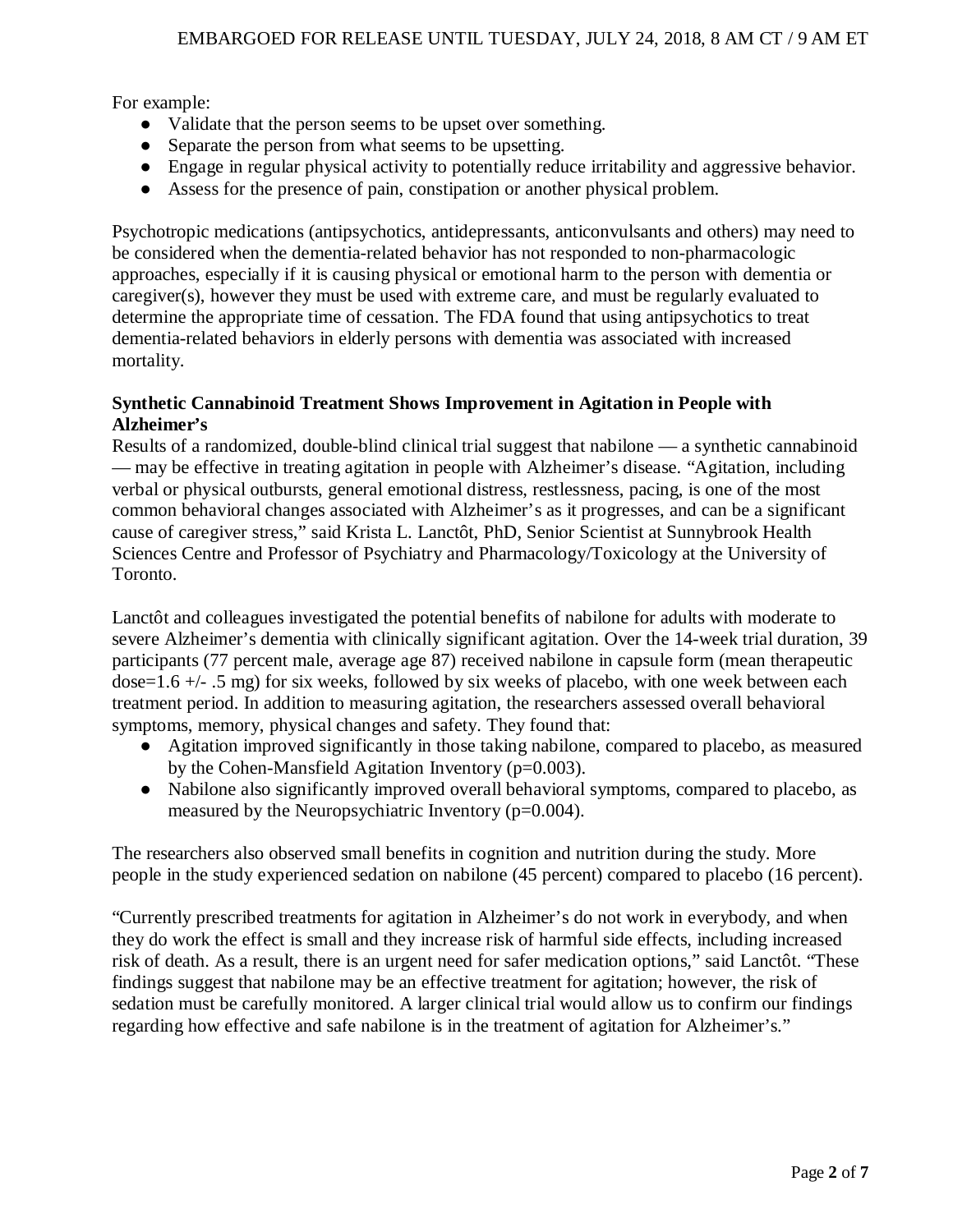Note: Marijuana is not approved by the FDA for the treatment or management of Alzheimer's disease or other dementias. As medical marijuana use becomes more common, it is important to point out that much about its use in people with Alzheimer's or other dementias is unknown.

Marijuana is, essentially, an untested drug in Alzheimer's. There is currently no robust, consistent clinical trial data supporting the use of marijuana for treatment of Alzheimer's disease dementia nor for related issues. The Alzheimer's Association believes that more research in this area is needed.

### **Lighting May Improve Sleep, Mood and Behavior in People with Alzheimer's**

Many people living with Alzheimer's disease and other dementias experience changes in their sleep patterns, insomnia, and daytime sleepiness. Mariana G. Figueiro, PhD, Director of the Lighting Research Center at Rensselaer Polytechnic Institute in Troy, NY, and colleagues tested whether a tailored lighting system could help to improve sleep, mood and behavior in people with Alzheimer's disease in nursing homes.

"Given that light/dark patterns are a person's primary cues to the current time, the constant dim light typically experienced by people living in residential care facilities may be an underlying cause of the sleep pattern disturbances so commonly found in this population," said Figueiro.

To test this hypothesis, over a four-week period, lighting interventions were placed in areas where nursing home residents spent the majority of their waking hours and were left on from wake-up time until 6 p.m. Forty-three (43) residents (31 female, 12 male) participated in the short-term study, and 37 residents (25 female, 12 male) have completed the long-term study so far, all recruited from 10 nursing homes in the New York Capital District, Bennington, VT, and South Bend, IN.

Study participants experienced alternating periods of lighting that provided either high- or lowcircadian stimulus for four weeks (short-term study) and six months (long-term study, successive four-week periods spaced by a four-week washout). The circadian stimulus (CS) metric, developed by the Lighting Research Center, characterizes a light source's effectiveness for stimulating the circadian system as measured by its capacity for acutely suppressing the body's production of the hormone melatonin (a well-established marker of the circadian system) after a one-hour exposure.

Both arms of the study used either a custom-designed LED light table or individual room lighting to deliver the intervention, depending on where the participants spent the majority of their time. Personal light meters were used to measure the light exposures received at the participants' eyes. Sleep disturbance, mood and agitation were also assessed using standardized questionnaires.

With the lighting intervention, researchers found that study participants who experienced the highcircadian stimulus showed significant decrease in sleep disturbance, depression and agitation. Positive effects observed in the short-term study continued to improve over the long-term study.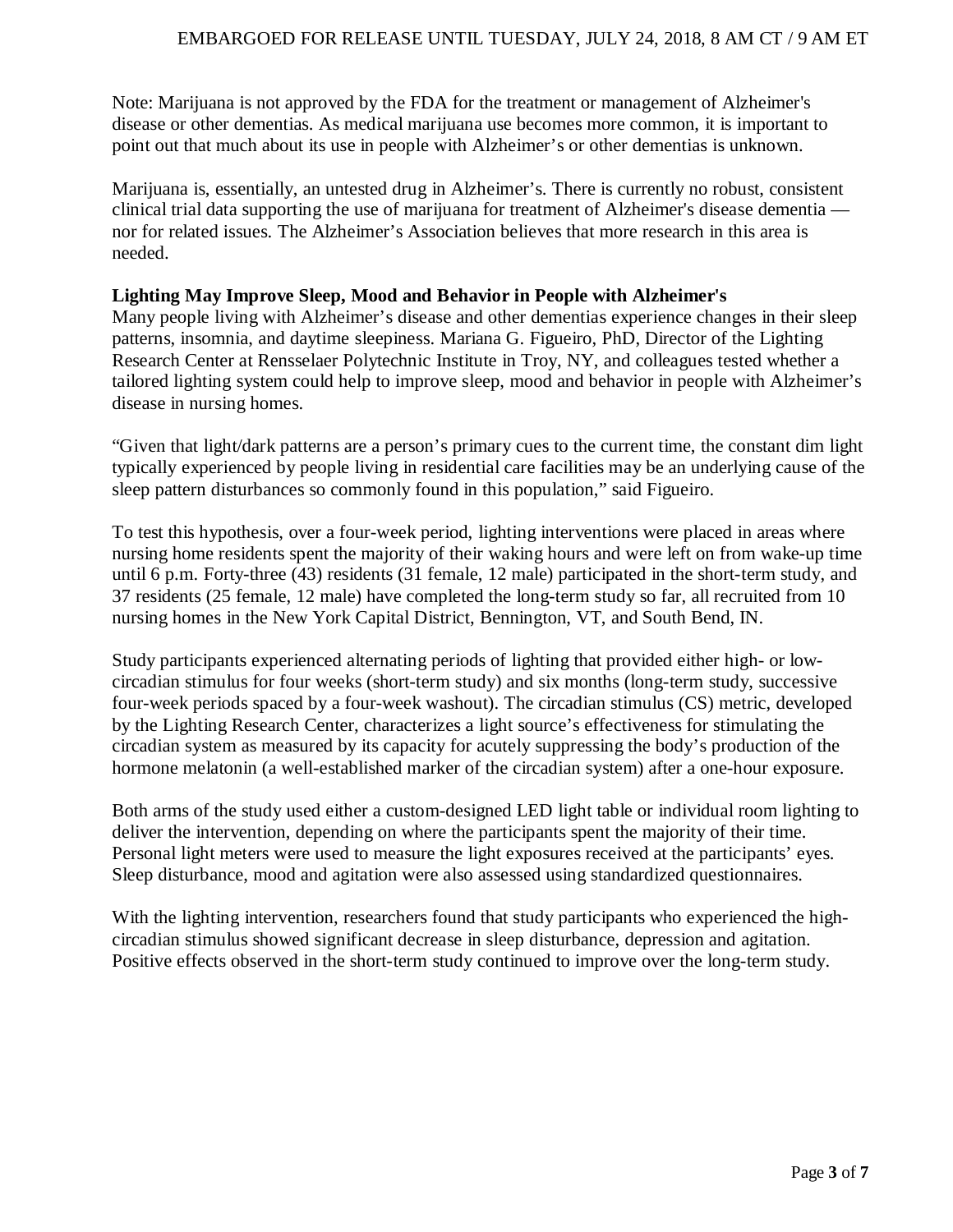**Beyond Anti-Psychotics: Exploring Efficacy and Harms of Z-Drugs for Sleep Disturbance**  Many people with dementia have problems sleeping. This affects their quality of life and that of the people who care for them. Non-benzodiazepine hypnotic "Z-drugs," such as zolpidem, zopiclone and zaleplon, are often prescribed to help treat insomnia in older adults, but it is thought that they may cause problems such as falls, fractures, and increase confusion. People living with dementia are especially vulnerable and it is not clear whether Z-drugs are particularly harmful for them.

Chris Fox, MD, Professor of Psychiatry at Norwich Medical School University of East Anglia in Norwich, U.K., and colleagues analyzed existing data from the UK Clinical Practice Research Datalink, and from three clinical studies of people with dementia. They compared data for up to two years for 2,952 people with dementia who were newly prescribed Z-drugs with data for 1,651 who were not, in order to evaluate the benefits and harms of these medicines.

They found that the use of Z-drugs is associated with a 40 percent increased risk of any type of fracture, with risk increasing for those on higher doses. Z-drug use was also associated with a greater risk specifically of hip fracture. The study did not identify a higher risk of other effects, such as falls, infections or stroke.

"Fractures in people with dementia can have a devastating impact, including loss of mobility, increased dependency and worsening dementia," said Fox. "We desperately need better alternatives to the drugs currently being prescribed for sleep problems and other non-cognitive symptoms of dementia. Wherever possible, suitable non-pharmacological alternatives should be considered, and where Z-drugs are prescribed, patients should receive care that reduces or prevents the occurrence of falls."

### **The Alzheimer's Association International Conference® (AAIC®)**

The Alzheimer's Association International Conference (AAIC) is the world's largest gathering of researchers from around the world focused on Alzheimer's and other dementias. As a part of the Alzheimer's Association's research program, AAIC serves as a catalyst for generating new knowledge about dementia and fostering a vital, collegial research community. AAIC 2018 home page: alz.org/aaic AAIC 2018 newsroom: alz.org/aaic/press

### **About the Alzheimer's Association®**

The Alzheimer's Association is the leading voluntary health organization in Alzheimer's care, support and research. Our mission is to eliminate Alzheimer's disease through the advancement of research, to provide and enhance care and support for all affected, and to reduce the risk of dementia through the promotion of brain health. Our vision is a world without Alzheimer's. Visit alz.org or call 800.272.3900.

#### # # #

- Krista Lanctôt, PhD, et al. Nabilone Improves Agitation in Patients with Moderate-to-Severe Alzheimer's Disease: Preliminary Results of a Placebo-Controlled, Double-Blind, Cross-over Trial. Funders: Alzheimer's Drug Discovery Foundation; Alzheimer Society of Canada Research Program (Grant 15-17).
- Mariana Figueiro, PhD, et al. Tailored Lighting Intervention to Improve Sleep, Mood and Behavior in Alzheimer's Disease Patients. Funder: U.S. National Institute on Aging.
- Chris Fox, MD, et al. Beyond Anti-Psychotics: Exploring Efficacy and Harms of Z-Drugs for Sleep Disturbance on the Progression of Key Dementia Outcomes. Funder: UK National Institute of Health Research.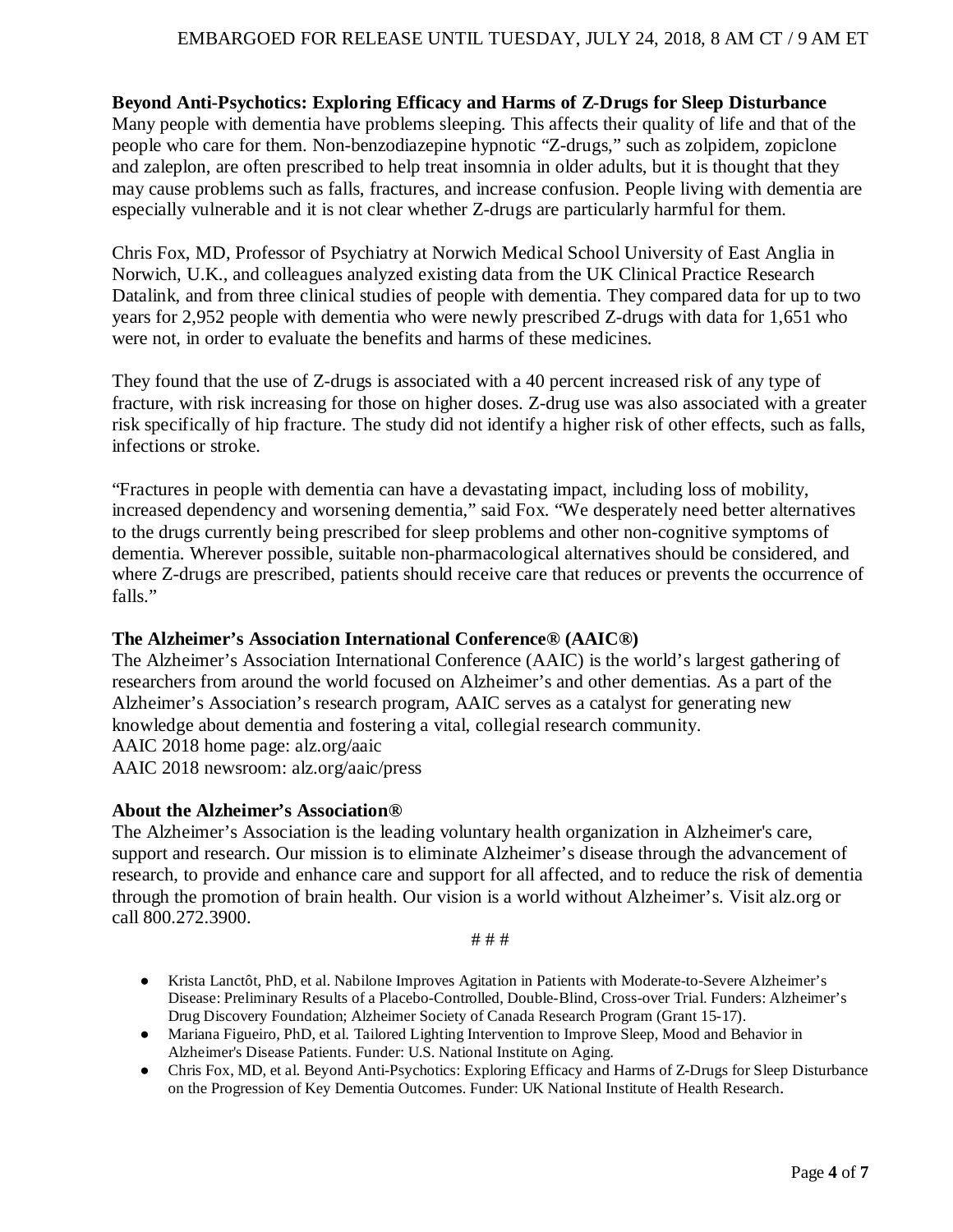## EMBARGOED FOR RELEASE UNTIL TUESDAY, JULY 24, 2018, 8 AM CT / 9 AM ET

#### Proposal ID: 22565

F4-02-04: New Approaches to the Treatment of Agitation Associated with Neurocognitive Disorders Weds., July 25, 8-9:30 am

### **Nabilone Significantly Improves Agitation/Aggression in Patients with Moderate-to-Severe AD: Preliminary Results of a Placebo-Controlled, Double-Blind, Cross-over Trial**

**Background:** Agitation is a common and persistent symptom in those with Alzheimer's disease (AD) and current pharmacotherapies have modest efficacy and/or poor safety. We assessed the efficacy and safety of nabilone for the treatment of agitation in AD.

**Methods:** This 14-week, randomized, double-blind, placebo-controlled cross-over trial compared 6 weeks of nabilone (1-2mg) to 6 weeks of placebo, with a 1-week washout between treatment phases. Moderate-to-severe AD patients (standardized Mini-Mental Status Exam (sMMSE)≤24) with clinically significant agitation (Neuropsychiatric Inventory (NPI)-agitation/aggression subscore≥3), were recruited from Long Term Care or outpatient psychiatry clinics. The primary outcome was agitation, as measured by the Cohen-Mansfield Agitation Inventory (CMAI). Secondary outcomes included safety, overall neuropsychiatric symptoms (NPI total), cognition (sMMSE) and global impression (Clinician's Global Impression of Change (CGIC)). Exploratory outcomes included pain (Pain Assessment in Advanced Dementia Scale (PAINAD)) and nutritional status (Mini-Nutritional Assessment-Short Form (MNA-SF)).

**Results:** Thirty-nine patients (mean±SD age=87±10, sMMSE=6.5±6.8, CMAI=67.9±17.6, NPI total score=34.3±15.8, 77% male) were randomized. The mean therapeutic dose of nabilone achieved was 1.6±0.5 mg. The estimated treatment difference in CMAI score was b= -4.0 (95%CI -6.5 to -1.5,  $p=0.003$ ) favouring nabilone with no cross-over  $(t(32)=1.6, p=0.11)$  or treatment-order  $(t(31)=0.2,$ p=0.85) effects. There were also significant differences in NPI-agitation/aggression (b= -1.5, 95%CI  $-2.3$  to  $-0.6$ , p=0.001), NPI total (b=  $-4.6$ , 95%CI  $-7.5$  to  $-1.6$ , p=0.004), and sMMSE (b= 1.1, 95%CI 0.1 to 2.0, p=0.026) favouring nabilone. On the CGIC, 47% and 23% of patients experienced improvement during the nabilone and placebo phases, respectively (McNemar's test,  $p=0.09$ ). More patients experienced sedation on nabilone (45%) compared to placebo (16%) (McNemar's test,  $p=0.02$ ), with no difference in treatment-limiting sedation (McNemar's test,  $p=0.22$ ). There were treatment differences on the MNA-SF ( $b= 0.2$ , 95%CI 0.02 to 0.4, p=0.03), which favoured nabilone, but not on PAINAD ( $b= 0.03$ , 95%CI -0.22 to 0.27, p=0.82).

**Conclusions:** Nabilone significantly improved agitation, NPS, cognition and nutrition in patients with moderate-to-severe AD. However, the occurrence of sedation should be closely monitored. A larger trial with nabilone to provide confirmatory evidence regarding the efficacy and safety of nabilone in this patient group is warranted.

Krista Lanctôt, PhD Email: krista.lanctot@sunnybrook.ca Sunnybrook Research Institute, Toronto ON M4G 1R7 , Canada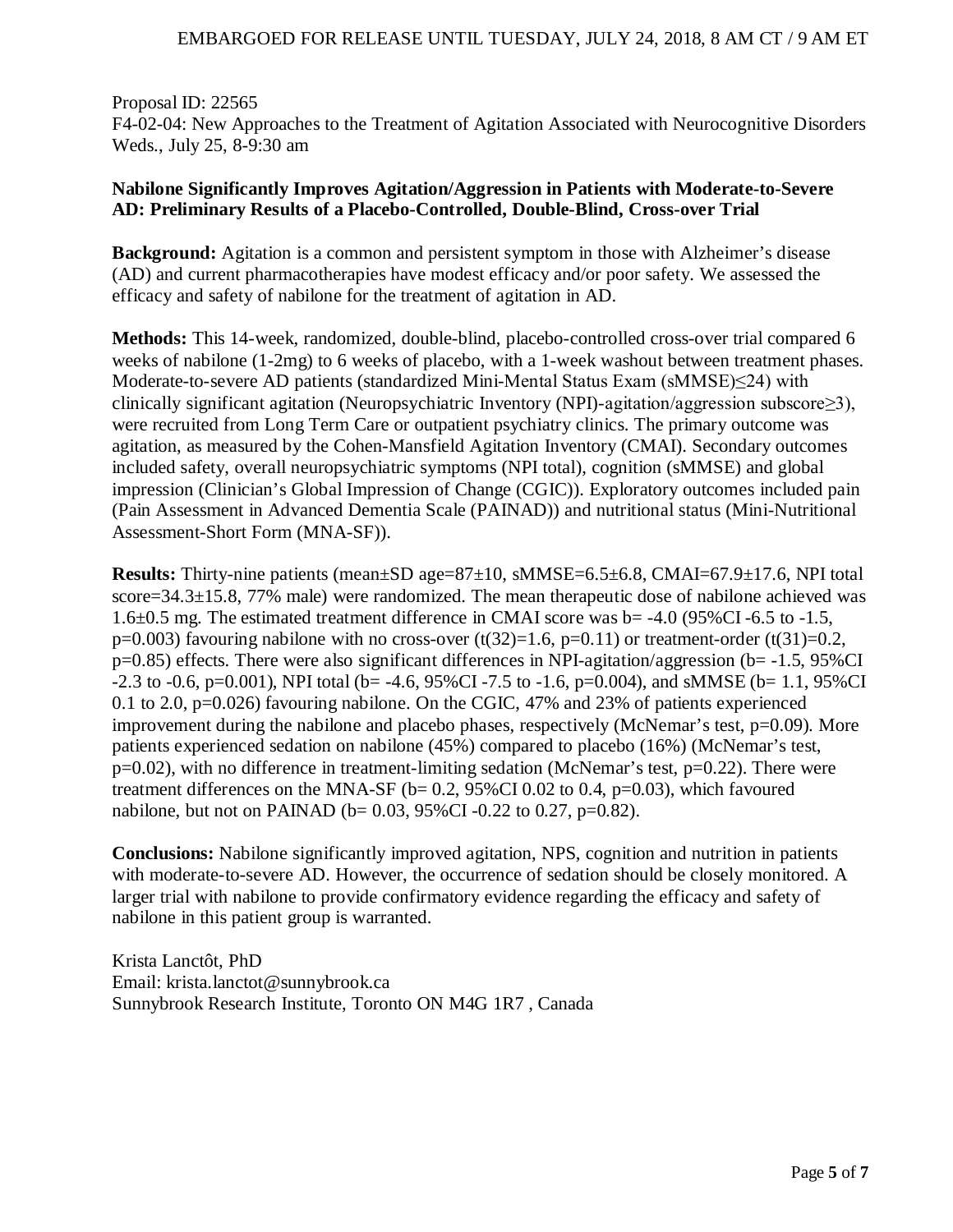Proposal ID: O3-05-02 Clinical: Non-pharmacological Therapeutic Interventions Tuesday, July 24, 8-9:30 AM

## **Tailored Lighting Intervention to Improve Sleep, Mood and Behavior in Alzheimer's Disease Patients**

**Background:** Light exposure during the day helps consolidate sleep and improve behavior in persons with Alzheimer's disease and related dementia (ADRD), but the light levels required are generally high and lighting fixtures that are currently available cannot deliver the level and spectrum of lighting that maximally affects the circadian system. The present study tested whether a tailored lighting intervention could improve sleep and behavior in ADRD patients living in long-term care facilities.

**Methods:** In the context of a crossover, repeated-measures design, we exposed subjects diagnosed with ADRD (Mini mental scale below 24) to an active (circadian stimulus,  $CS=0.3$ ) and inactive  $(CS=0.1)$  tailored lighting intervention for successive 4-week periods, spaced by a 4-week washout period. The lighting intervention was added to spaces in which patients spent most of their waking hours and was energized from wake time until 6:00 pm. Calibrated personal light meters monitored exposures. Measures of sleep disturbances (Pittsburgh Sleep Quality Index, PSQI), mood (Cornell Scale for Depression in Dementia, CSDD) and agitation (Cohen-Mansfield Agitation Index, CMAI) were collected at baseline and during the last week of the intervention. The impact of long-term exposures (6 months) to the active light on these measures was also investigated.

**Results:** Compared to baseline and to the inactive lighting condition, the lighting intervention significantly decreased sleep disturbances, depression and agitation. The mean  $\pm$  SEM PSQI scores was 10.4±0.4 and 6.4±0.5 at baseline and after active intervention and 9.7±0.5 and 8.0±0.4 at baseline and after the inactive intervention. The mean  $\pm$  SEM CSDD scores was 10.9 $\pm$ 1.1 and 7.3±0.7 at baseline and after active intervention and 10.6±0.9 and 9.1±0.9 at baseline and after the inactive intervention. The mean  $\pm$  SEM CMAI scores was 43.6 $\pm$ 2.5 and 37.5 $\pm$ 1.9 at baseline and after active intervention and  $41.5 \pm 1.8$  and  $40.4 \pm 1.9$  at baseline and after the inactive intervention. Sleep disturbance, depression and agitation scores continuously drop over the course of the 6-month lighting intervention.

Conclusions: When carefully delivered to patients' eyes and monitored with a calibrated instrument, daytime light can improve sleep, mood and behavior in nursing home residents with AD/ADRD.

Mariana Figueiro, PhD Email: figuem@rpi.edu Rensselaer Polytechnic Institute, Troy NY 12180